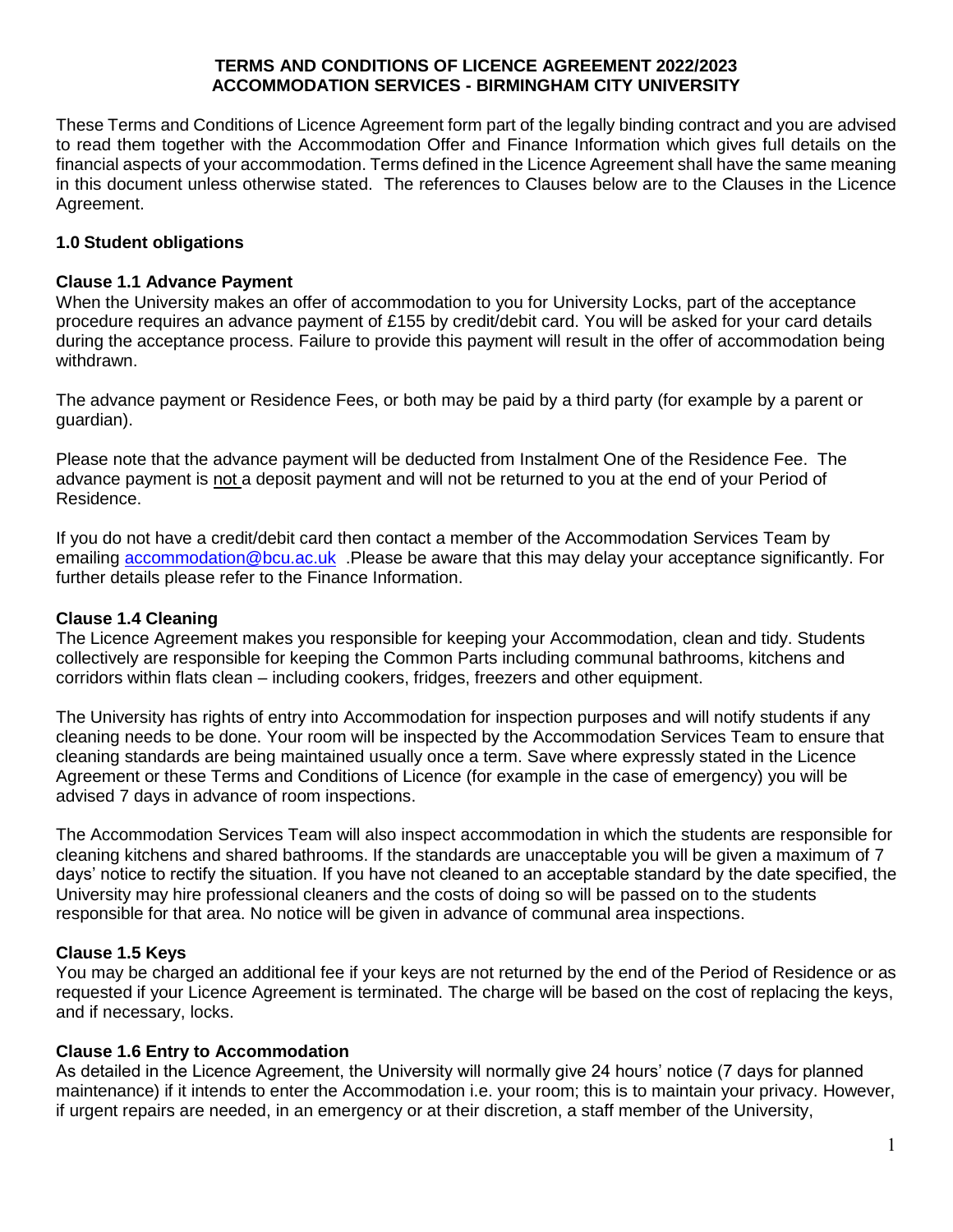Accommodation Services Team, or any Sub-Contractors may enter the Accommodation without notice. For avoidance of doubt an 'emergency' includes but is not limited to:

(a) suspected illness of the Student and/or welfare issues;

(b) where the University has reasonable grounds to suspect there has been a serious breach of the Student's obligations under the Licence Agreement or these Terms and Conditions of Licence which affects the safety or wellbeing of the Student or other residents;

(c) maintenance or repair emergency affecting the safety or wellbeing of the Student or other residents (d) fire alarm activations

In such circumstances, the Student agrees he or she may be asked to leave the Accommodation for a reasonable period to allow a staff member of the University, Accommodation Services Team, or any Sub-Contractors to carry out the inspection duties, service or repair.

# **Clause 1.7 Illegal Substances**

The University Accommodation Services Team and Security Services, in liaison with the Students' Union, promote a culture of an 'Illegal Drugs Free Campus', following the spirit of the Crime and Disorder Act 1998, which states that all responsible authorities 'need to do all that they reasonably can to prevent crime and disorder in its area'.

Abusing drugs is extremely dangerous and it can have both short and long term adverse effects on students. University Policy recognises that the possession, use or dealing of any non-prescribed drug is an offence and should it occur on University property it will directly breach the University Disciplinary Policy, the Student Drugs & Substance Misuse Policy and the Licence Agreement. The policies also refer to the possession, use and supply of psychoactive substances (psychoactive substances are substances that, when taken in or administered into one's system, affect mental processes, e.g. cognition or affect).

Full details can be found at [www.bcu.ac.uk/student-info/accommodation/halls/university-locks](http://www.bcu.ac.uk/student-info/accommodation/halls/university-locks) where you will find a PDF document called Student Drugs and Substance Misuse Policy.

The University and the Accommodation Services Team is committed to taking positive action in relation to the illegal possession or use of illegal or controlled substances.

This action can include:

- the seizure of any suspected paraphernalia
- the issue of a breach of licence (BOL) which may lead to eviction
- reporting the incident to the Police
- referral under the University Disciplinary Regulations
- referral under the University's Fitness to Practise/Study procedure and/or
- referring a student to a medical practitioner and/or a drugs counsellor

### **Clause 1.11 Damage, Repairs and Maintenance**

All repairs should be reported, via email to [unilocks@bcu.ac.uk,](mailto:unilocks@bcu.ac.uk) within 24 hours of becoming aware of the problem. In an emergency out of office hours please contact security staff on 0121 331 5359 who will be able to make the necessary arrangements for a contractor to attend if required. Failure to report the need for a repair or damage which leads to further damage or repairs required may result in the cost of rectification being passed on to you.

The University has rights of entry into Halls of Residence and Accommodation for inspections, maintenance or repair purposes, and will endeavour to notify students in advance if any repair or maintenance is scheduled. However, no notice will be given in an emergency or if you have reported the repair requirement yourself.

If maintenance staff are not able to gain access to the Accommodation in response to a repair reported by a Student, the University reserves the right to pass on to the Student any charges they make for wasted call-out.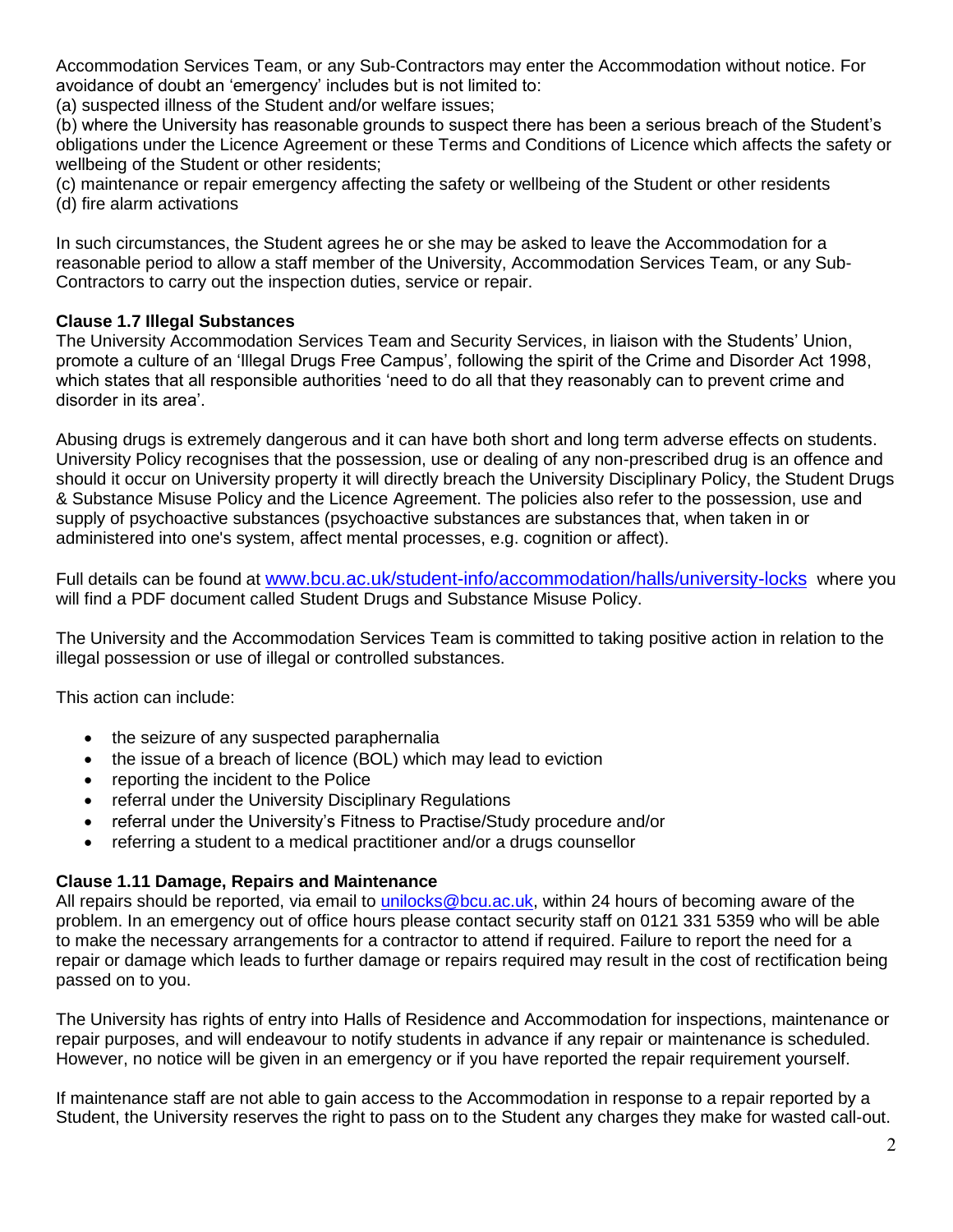# **Clause 1.11 Pest Control**

In the event of a pest sighting please notify the University Locks reception as soon as possible. This will enable the University to contact a specialised contractor to respond (Monday- Friday).

### **Clause 1.13 Outstanding Debts**

If, for any reason, you find you do not have funds to cover the full value of the payment, please contact a member of the Accommodation Services Team for details on what support you could access and or what steps will be taken for recovery of outstanding debt/s.

Accommodation Services Team can be contacted on the following numbers: + 44(0)121 331 6785 +44(0)121 331 5189 or you can email [accommodation@bcu.ac.uk](mailto:accommodation@bcu.ac.uk) 

Students are advised that the University will seek to recover any unpaid fees and reserves the right to consider recovery options available. This may include legal proceedings. If fees remain unpaid the debt will be referred to a debt collection agent to instigate legal proceedings on behalf of the University. Please note that this may have serious consequences on your ability to obtain credit in the future and may result in additional costs being incurred which will be payable in addition to the fees overdue.

### **Clauses 1.14 & 1.15 Damage to Property**

There is no damage deposit scheme operational at University Locks. However, any damage to University accommodation is treated very seriously. If damage occurs in the Accommodation, the Accommodation Manager will identify the student responsible and they will receive a Birmingham City University invoice for the full cost. If damage occurs in the Common Parts, the person or persons responsible, once identified, will be charged and a Birmingham City University invoice will be raised to cover the total cost. If it is not possible to establish, after reasonable enquiries have been made, who is responsible for the damage, then the cost may, where appropriate, be divided between all the students living in that area.

#### **Clause 1.17 Fire Procedures**

A copy of the buildings fire procedure is displayed in each bedroom. You **must not** use candles, joss sticks, oil lamps or other such items within the Halls of Residence and you are not permitted to heat wax or deep fat fry in open pans; these items will be confiscated if found. Subject to the requirements on testing of electrical equipment contained in this clause, electric deep fat fryers are permitted in the kitchens.

You must **never** leave cooking unattended.

It is essential that flammable materials, such as turpentine and white spirit, are not brought into the Halls of Residence as they emit vapours and a spark could lead to a major fire. Large quantities of aerosols are also not permitted.

Any type of electrical equipment needs to be tested before it is brought into the Halls of Residence. This is particularly important if an item is from outside the UK due to voltage differences. **Please do not use this equipment before having it tested.**

Due to fire safety legislation students must not bring their own furnishings or curtains. Foam covered bedding material and furnishings and inflatable furniture pose a particular risk and all students are prohibited from bringing any of those items into the Halls of Residence.

Students are permitted to use battery operated fairy lights only. Lights should not be draped over flammable materials such as paper and soft furnishings.

You must not put anything directly on the heaters or very close by.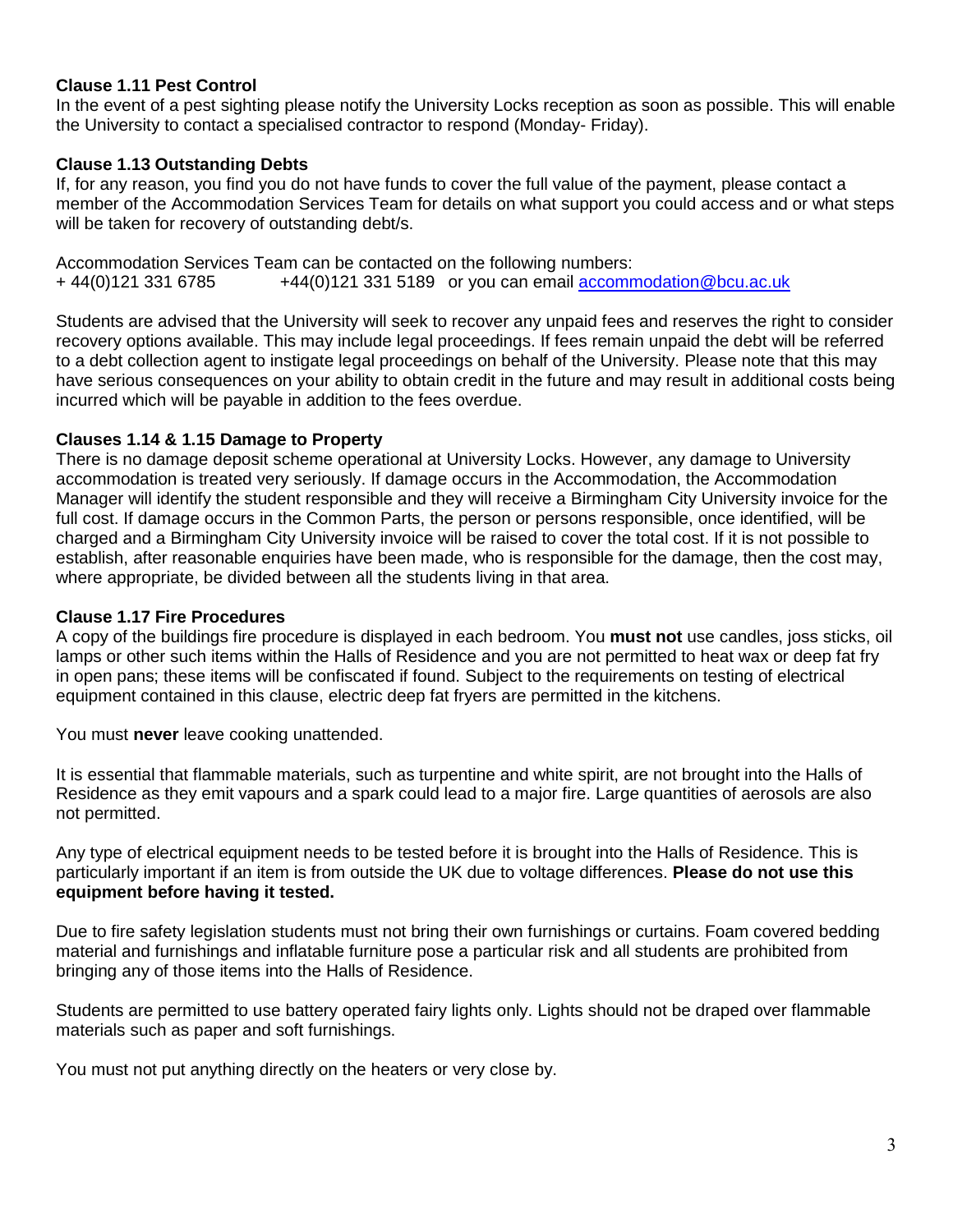Please ensure that irons, chargers and hair appliances are turned off immediately after use. Only use chargers supplied with your device.

You need to ensure you are familiar with the designated fire assembly point.

It is essential that no items are left in stairwells or corridors that could block a fire escape route. In particular, bicycles and similar objects are not permitted inside the Halls of Residence except, designated bicycle storage. This is regularly checked and enforced by security and the Accommodation Services Team and any items blocking possible fire escape routes will be removed.

There are manually operated fire alarm call points located on the landing of each floor and they automatically sound the fire alarm when activated. Breaking the glass should only be done in the event of an actual fire. In addition, heat detectors are fitted in all kitchens and smoke detectors are fitted in bedrooms and corridors and are linked to the fire alarms. These detectors are very sensitive and can be activated by steam, aerosols and hair styling appliances as well as smoke. Under no circumstance should these be covered or removed.

Fire alarm sounders are in bedrooms, kitchens, flat corridors and communal areas and provide early warning of fire alarm activation. Under no circumstances should these be covered to reduce the noise.

Emergency firefighting and other fire prevention equipment is provided for the safety of everyone. Deliberate misuse of such equipment constitutes a criminal offence.

The fire prevention equipment is serviced on a regular basis. However, if you discover an empty fire extinguisher or faulty or missing equipment please report it immediately to the Accommodation Manager or security.

Fire extinguishers are provided on the escape routes. These should only be used if you know how to use one and only on small fires. Under no circumstances should you put yourself in danger. If in doubt leave it.

Fire blankets are provided in the kitchens and could be used to smother a small fire. Under no circumstances should you put yourself in danger. If in doubt leave it.

Door closers are fitted to bedroom, kitchen, flat and landing doors. Do not prop these doors open as they are fire doors and are designed to hold back a fire for a defined period, giving you time to evacuate safely.

Fire exits signs are provided to ensure you know how to get out of the building. These should not be covered, removed or defaced.

Fire notices, including fire instructions on bedroom doors, evacuation notices on landings, 'fire door keep shut' signs, smoke detector and fire extinguisher notices and 'keep corridor clear' notices all provide information to keep you safe; they should not be covered, removed or defaced.

All of the above items are checked regularly to ensure they are in working order and have not been tampered with. If you find something has been used or damaged, please report it to the Accommodation Manager or security immediately.

To comply with legislation, full fire evacuation drills are carried out each term.

### **IMPORTANT: Evacuation information**

University Locks is designed to ensure that should a fire occur within the building, it is contained within its place of origin for a sufficient period of time, allowing the buildings' comprehensive active fire protection measures to take effect, thus ensuring that safe evacuation can be achieved. This means that you may not be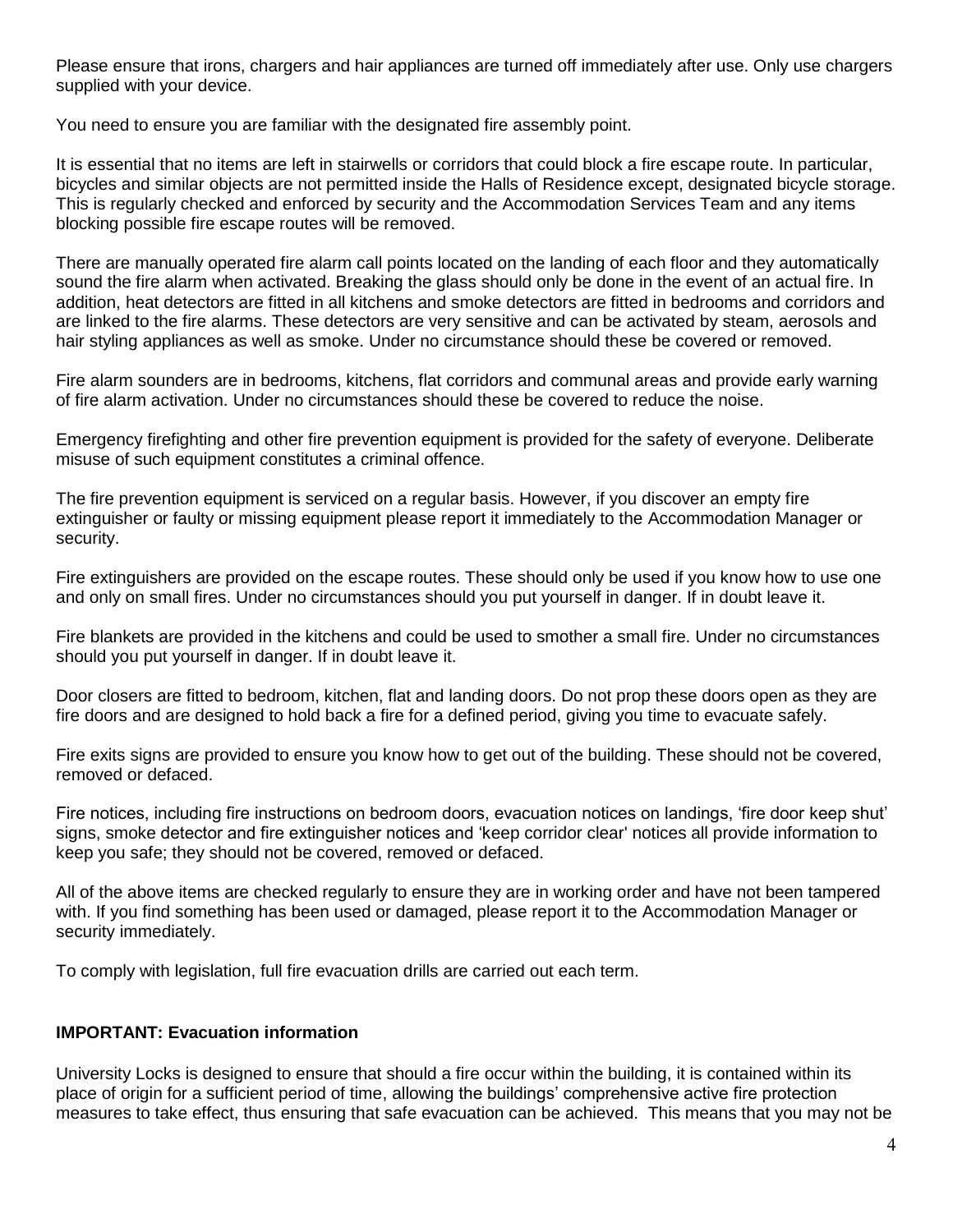required to immediately evacuate should the fire alarm activate in another part of the building which does not affect your location.

Should you hear or see a reason for the fire alarm activation within your Accommodation or Common Parts, whether it is in your bedroom, kitchen/lounge or flat corridor you must evacuate, ensure the alarm is raised and make your way to the designated assembly point. Once arriving at your designated assembly point please report to a member of staff and pass any relevant information to them on the fire itself, or if anyone has failed to evacuate.

Residents should only return to their accommodation on instruction from the Accommodation Services Team, Security or Fire and Rescue Service.

### **Clause 1.17 Electrical Equipment**

#### **Electrical safety**

Electrical appliances which are brought into the Halls of Residence by students must be electrically safe and of sound design. They should carry an ASTA/BEAB kite mark or an equivalent European safety conformity marking. Appliances, cables and plugs that are damaged **MUST NOT BE USED.**

Please only use bar extension leads and not block ones. Do not plug multiple extension leads together and ensure that cables do not trail across the floor and/or furniture.

The University reserves the right to enter any room at any time to investigate or repair an electrical fault and to remove and/or confiscate electrical goods if it is believed to constitute a fire or other health and safety hazard. The University will endeavour to return these items at the end of the Period of Residence.

#### **University-owned electrical appliances and equipment**

These are tested regularly and labelled as safe. You must not tamper with them in any way and must report any damaged or faulty appliances to University Locks reception or security immediately.

### **Personal electrical appliances and equipment with plugs**

Appliances and equipment brought onto University premises should show no signs of cracks or overheating. Wires inside should be connected correctly and be screwed down tightly and the right size fuse should be in place. The cable between the plugs and appliances should be free of damage and the coloured wires inside should not be visible.

If you arrive without the appropriate plugs fitted to your appliances, they may be purchased from nearby shops. All plugs must be fitted by a competent person who has experience of this and Portable Appliance Testing (PAT).

All portable electrical appliances must be electrically safe and you must be able to provide a certificate to confirm the items have been tested and passed as safe to use. As part of the University policy, PAT testing will be carried out free of charge in September. This service is provided at University Locks and you will be notified of the date for your appliances to be tested. Ad hoc testing can also be carried out for any students arriving after September or for additional appliances brought to University Locks after the initial testing period. Students should contact the Accommodation Manager to arrange this.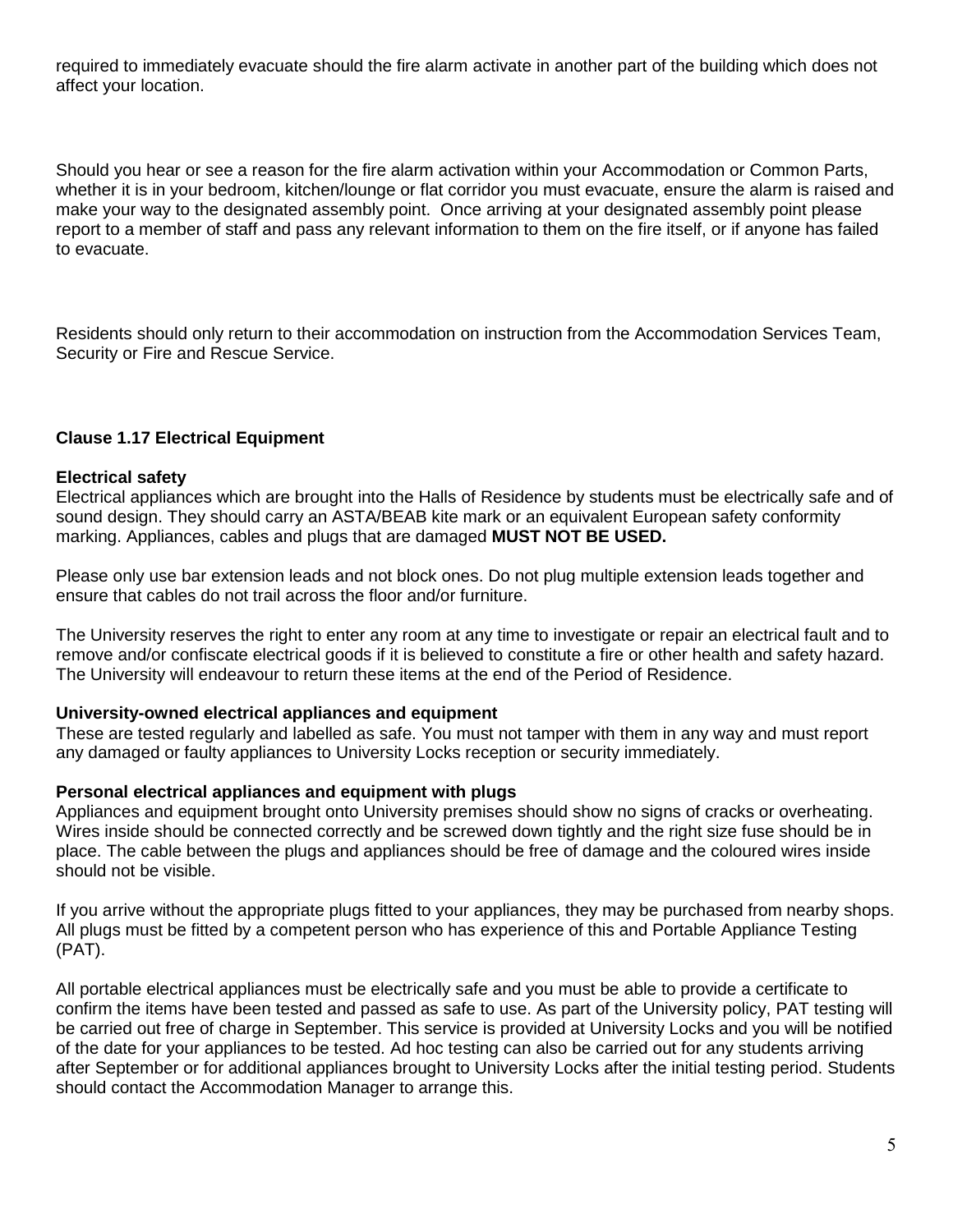Ideally, electrical equipment should be tested before it is brought into the Halls of Residence. This is particularly important if an item is from outside the UK due to voltage differences. Electrical equipment can be dangerous. Unauthorised repairs to communal equipment or modifications to electrical wiring must not be carried out. Radios, music systems, hairdryers and shavers, computers, televisions and DVD players are permitted but no other electrical appliances may be used in the Accommodation. You are not permitted to bring large electrical appliances, which includes but is not limited to fridges, freezers or washing machines, heating appliances or mini fridges into the Halls of Residence.

Full details can be found at [www.bcu.ac.uk/student-info/accommodation/halls/university-locks](http://www.bcu.ac.uk/student-info/accommodation/halls/university-locks) where you will find a PDF document called Portable Appliance Testing Procedure.

### **International appliances**

The electrical supply voltage or "mains" is supplied in the United Kingdom at 230 Volts. Connection to the mains is via the traditional BS1363 13 amp 3 pin plug.

Some countries including America, France and Japan have voltage supplies in the range of 110-120 volts and utilise 2 pin plugs. Electrical appliances and equipment intended to be brought from these regions cannot be used in the UK. However many EEC countries do have voltage supplies similar to the UK. Please check suitability of ALL your personal appliances.

# **Clause 1.17 Health and Safety**

While living at University Locks you should maintain an attitude of vigilance towards potential health risks e.g. be aware of symptoms associated with serious illness or disease, and communicate any concerns regarding the wellbeing of other students to staff without delay. Students are advised to take appropriate precautions and, if required, medication to prevent the spread of diseases. Students are required to act in accordance with any government public health advice or regulations and health and safety legislation. Further information is available at: [www.bcu.ac.uk/student-info/student-affairs/enablement-and-wellbeing/healthcare](http://www.bcu.ac.uk/student-info/student-affairs/enablement-and-wellbeing/healthcare)

### **Clause 1.17 Litter Clearance**

The grounds of University Locks are tidied on a regular basis and should be kept free from litter and rubbish. You are expected to keep the grounds clean and tidy and to not leave any kind of litter or rubbish. All litter must be taken to the bins. It is unacceptable to dispose of any rubbish out of windows and any student found to be doing this could face disciplinary action. For further details of policies regarding litter clearance and the environment please see your Accommodation Manager.

# **Clause 1.18 Visitors**

Students are required to comply with signing in/out requirements for all visitors to University Locks.

You are responsible for the conduct of visitors, and if visitors are causing a nuisance to others, or if we cannot establish that they are a visitor of a resident or have legitimate business at University Locks, they must leave if asked to do so by University or security staff. You should remain with your visitors at all times as unaccompanied visitors will be requested to leave University Locks. You must not give visitors key/fobs to gain access to University Locks. Please note that if you do, or if your visitors do not comply with the terms of your contract, you could be banned from having visitors, face disciplinary action and/or eviction from your Accommodation.

It is not intended that your visitors spend long periods in the Accommodation or persistently use any of the facilities and/or services.

During the day (08:00 – 01:00) you may have up to two visitors at a time. You may also have one visitor stay overnight (01:00 – 08:00), but for safety reason you must request this at least 48 hours in advance by emailing the details to [overnightvisitor.unilocks@bcu.ac.uk](mailto:overnightvisitor.unilocks@bcu.ac.uk) . Please note this mailbox is only monitored during office hours and therefore requests for weekends must be received no later than midday Thursday. You will receive an email confirming if the request has been accepted or declined. You are allowed two overnight visitors per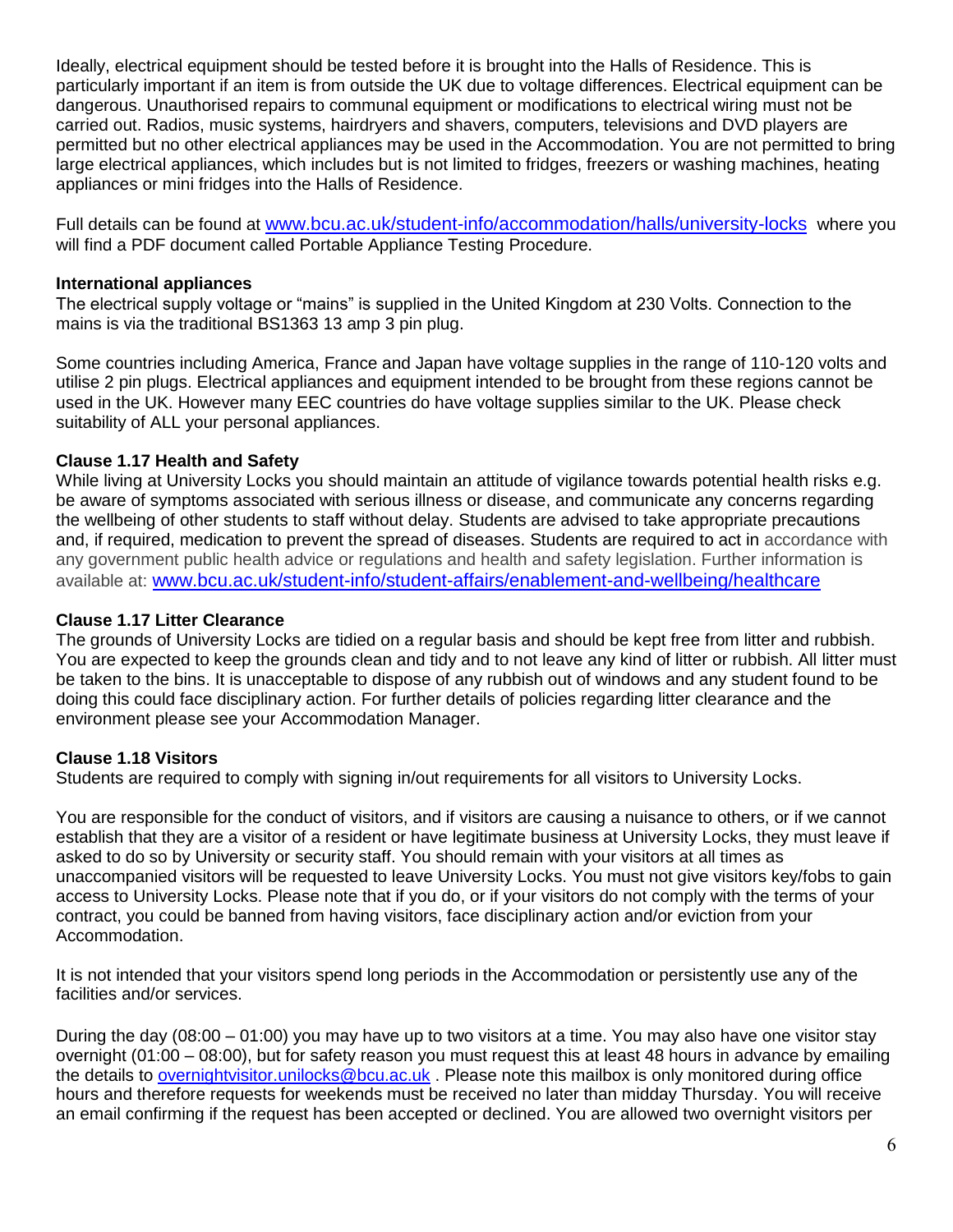month and they will be able to stay for a maximum of 3 nights on each occasion. There must be a minimum of 7 nights between each visit.

A separate overnight visitor policy for under 18s is in operation.

Visitors will not be able to keep a vehicle on site.

Please note that students from other rooms/flats/halls are classed as visitors and should abide by these rules.

# **Clause 1.19 Smoking policy**

Under the University's Smoke Free Arrangements policy students are not allowed to smoke in any University building, including the Halls of Residence, or external designated non-smoking areas (within 5m of buildings). Students found smoking in Halls of Residence will be in breach of the terms set out in their Licence Agreement and could face disciplinary action and/or eviction. The arrangements cover all types of burnt and smoked products including tobacco, e-cigarettes, vaping and non-tobacco cigarette products.

Hookahs/bongs/shisha pipes are also not permitted and will be confiscated if discovered in University Locks. The University will endeavour to return these items at the end of the Period of Residence.

# **Clause 1.20 Firearms/Offensive Weapons**

The presence, possession, ownership or keeping of any firearms or shot guns, including air pistols and air rifles, spring loaded guns, laser devices, pyrotechnics (fireworks, flares etc.) or any other weapon including catapults, knives and replica guns, archery equipment, fencing foils or other swords, or any offensive weapon, or part or parts of any weapon, firearm or air gun, or any bullet, pellet or other projectile which can be discharged from any of the aforementioned weapons, is strictly prohibited in all University Halls of Residence, grounds or car parks, any University Campus, and any other building owned or occupied by the University, unless prior written permission has been obtained from the Assistant Director of Estates and Facilities (Security Services). This also includes any firearms owned or possessed by virtue of a Firearm or Shot Gun certificate and any lock fast gun cabinet. Whether or not an item is deemed to be a gun or other weapon is at the discretion of a member of University staff. Further information is available at: [www.bcu.ac.uk/student-info/accommodation/halls/university-locks](http://www.bcu.ac.uk/student-info/accommodation/halls/university-locks)

### **Clause 1.26 Noise**

The primary objective of Halls of Residence is to provide accommodation in which students can pursue their academic studies and sleep undisturbed by the behaviour of others. You or your visitors must not cause disturbance to others in any way, including excessive noise. In particular, audio equipment must not be played with a high bass level or at a volume that will cause nuisance to others. If sound is audible from your room or from within the Common Parts, **at any time** but particularly during the night, you will be requested to remove the equipment. The Licence Agreement allows the University to confiscate any item which is a nuisance.

Practice pods are available at University Locks for Royal Birmingham Conservatoire students to book for instrument/vocal practice.

Ball games and other noisy, reckless activities are forbidden throughout the Halls of Residence and in the immediate surrounding areas.

Students living in University accommodation are not allowed to have more than two visitors (only one overnight) at any time and therefore parties/gatherings are not permitted.

### **Clause 1.26 Accommodation Services Acceptable Behaviour Statement**

The Accommodation Services Team endeavour to treat our students with respect and courtesy, therefore expecting, that in return, students treat us in an equally fair manner.

The following non-exhaustive list of behaviour is deemed to be inappropriate and may result in the person exhibiting the behaviour to be asked to leave the office. Alternatively, it would also provide a member of staff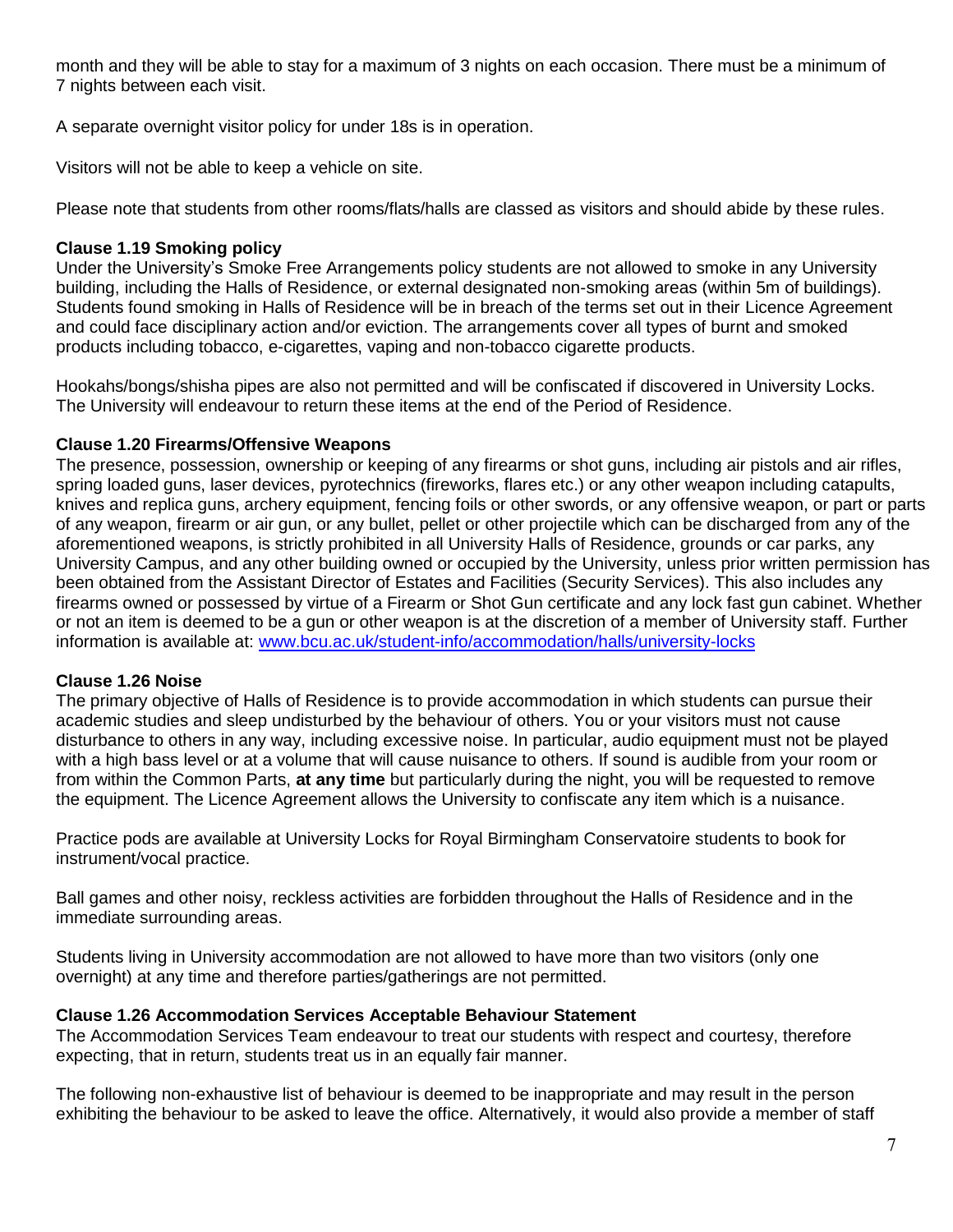the right to terminate any conversation, or leave any student house/flat/room where an interview was taking place. It may also result in the Student's Accommodation Contract being terminated as well as the University Student Disciplinary Procedure being invoked, the police or security being called if appropriate and it being reported to your Faculty:

- shouting or excessively raised voice;
- swearing;
- intimidating gestures and/or aggressive behaviour including finger waving, shaking fist, banging hand on reception counter;
- insulting staff or any other visitor;
- any form of violence;
- refusal to respond to a request e.g. to wait a reasonable amount of time;
- any behaviour which threatens or upsets;
- any form of unacceptable written matter to or concerning staff.

We trust that you will appreciate that our staff work hard upon students' behalf and you will refrain from any of the above. This will ensure that we can give our attention to assisting you.

It is also expected that students will behave in an acceptable manner towards other students. The behaviour detailed above and below is deemed to be inappropriate and may result in the student exhibiting the behaviour being subject to a breach of Licence as well as the relevant University regulations (such as the Student Disciplinary Procedure) being invoked, the police or security being called if appropriate and it being reported to your Faculty:

- Bullying or cyber-bullying face-to-face, in writing, on social media, texts messages <http://cdn.bcu.ac.uk/docs/social-media/BCUSocialMediaGuidanceforStudents.pdf>
- Offensive remarks or name-calling
- Silent treatment or ganging-up

Refraining from any of the above should provide an environment in which all students can live harmoniously together in order to pursue their academic studies.

# **Clause 1.26 Good Neighbour Policy**

In addition to the good behaviour being expected to University staff and their representatives, good behaviour is also expected towards neighbours of all the University accommodation and other students. You are expected to be considerate at all times, and show respect to others and their property.

# **Clause 1.29 Pets**

We regret that pets and other animals are not permitted at University Locks, unless required by a person with a disability. In such circumstances the University will make reasonable adjustments to accommodate such requirements.

Consent to keep an animal at University Locks must be obtained from Disability Services and Accommodation Services Team. Consent should be requested at the time of application by contacting Accommodation Services (and providing any relevant details and evidence to allow such request to be considered). Consent must be obtained before the arrival of the animal.